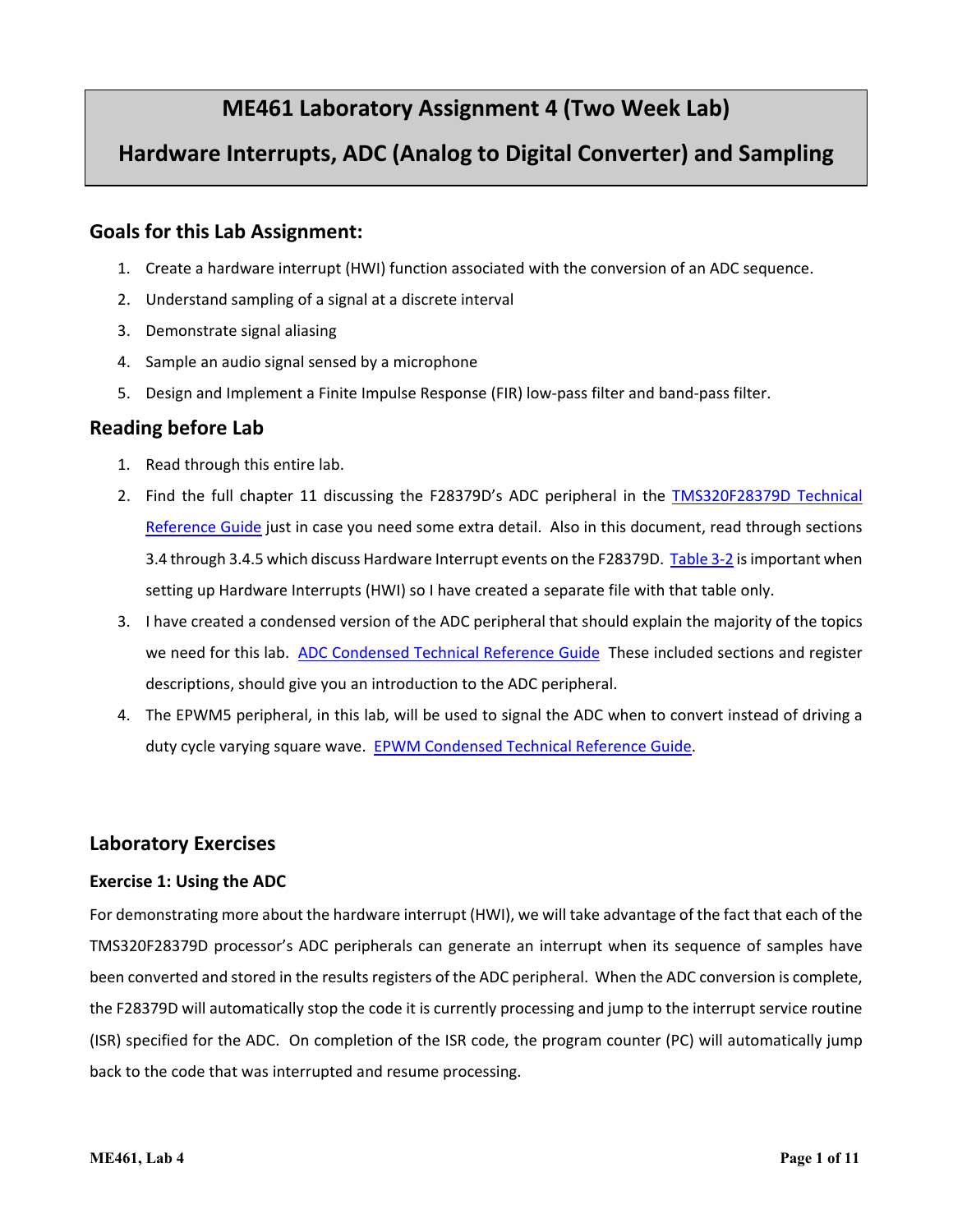There are four ADC peripherals in the F28379D, ADCA, ADCB, ADCC and ADCD. For this first exercise we will use ADCD and its channels ADCIND0, ADCIND1. ADCD is chosen here due to the location of its pins on the F28379D Launchpad (Red Board). We will use additional ADC peripherals in the next exercises and future labs.

Input pins, or channels, ADCIND0 and ADCIND1 are brought through a multiplexer inside the F28379D processor into the ADCD peripheral. The ADCD peripheral can only sample one of these voltage input pins at a time. So the multiplexer allows the ADCD sequencer to sample one channel and then when finished, the sequencer can change the multiplexer so that the next channel can be converted. The sequencer can schedule up to 16 conversions each trigger. We are only going to setup two conversions, ADCIND0 and ADCIND1. We actually are only going to use ADCIND0 in this lab, but I am having you also sample ADCIND1 to show you how multiple ADC channels (ADC input pins) can be sampled with one event.

We will initialize ADCD to perform 12 bit ADC conversions. The range of input voltage for this ADC is 0 volts to 3.0 volts. So, a 12 bit result equaling 0(decimal) indicates that 0.0 volts is on the ADC input pin. The maximum value of a 12 bit ADC result, 4095, indicates that 3.0 volts is on the ADC input pin. Hence, there is a linear interpolation between 0 and 4095 covering all the voltages from 0.0 to 3.0 volts with steps of  $3.0V/4095 = .73$ mv. We will command ADCD to sample channels ADCIND0 and ADCIND1 in sequence. We will setup Start of Conversion 0 (SOC0) to convert ADCIND0 and SOC1 to covert ADCIND1. When SOC1 is finished converting the input voltage to its corresponding 12 bit value, hardware interrupt ADCD1 will be flagged for execution. You will write the hardware interrupt function that is called when ADCD1 is flagged. The conversion results will be stored in registers AdcdResultRegs.ADCRESULT0 and AdcdResultRegs.ADCRESULT1.

Your first task will be to build an application that samples ADC channels ADCIND0 and ADCIND1 echoes ADCIND0's voltage value to the F28379D's DACA voltage output. There are quite a number of things to setup so I am giving you most of the code. You will need refer to the register descriptions to fill in the blanks. I also give you some commented out code that will help you in future exercises and labs to setup the other ADC peripherals.

1. We would like to command the ADCD peripheral to sample ADCIND0 and ADCIND1 every 1ms. There are a few ways to accomplish this, but for this lab we are going to use EPWM5 as just a timer (no duty cycle output) to trigger the ADCD conversion sequence. In main() after the init\_serial function, add the following code and fill in the ??? blanks by studying the EPWM reference. Don't forget to copy EALLOW and EDIS.

EALLOW; EPwm5Regs.ETSEL.bit.SOCAEN = 0; // Disable SOC on A group EPwm5Regs.TBCTL.bit.CTRMODE = 3; // freeze counter EPwm5Regs.ETSEL.bit.SOCASEL = ???; // Select Event when counter equal to PRD EPwm5Regs.ETPS.bit.SOCAPRD = ???; // Generate pulse on 1st event ("pulse" is the same as "trigger") EPwm5Regs.TBCTR = 0x0; // Clear counter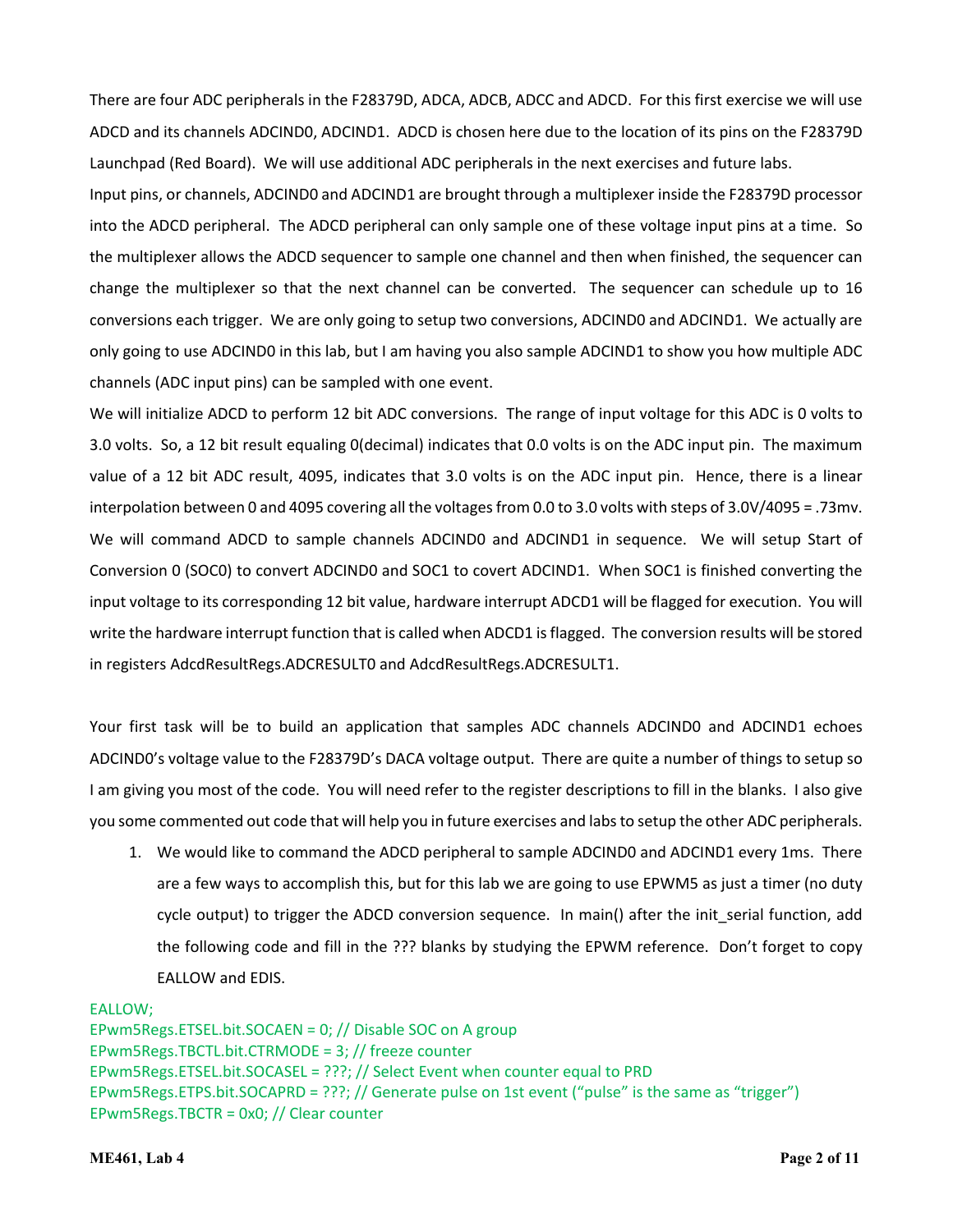EPwm5Regs.TBPHS.bit.TBPHS = 0x0000; // Phase is 0 EPwm5Regs.TBCTL.bit.PHSEN = 0; // Disable phase loading EPwm5Regs.TBCTL.bit.CLKDIV = 0; // divide by 1 50Mhz Clock EPwm5Regs.TBPRD = ???; // Set Period to 1ms sample. Input clock is 50MHz. // Notice here that we are not setting CMPA or CMPB because we are not using the PWM signal EPwm5Regs.ETSEL.bit.SOCAEN = 1; //enable SOCA EPwm5Regs.TBCTL.bit.CTRMODE = ???; //unfreeze, and enter up count mode EDIS;

2. Next, we would like to setup ADCD so that it uses 2 of its 16 SOCs (Start of Conversions). These SOCs are used by the ADC sequencer to sample the ADC channels in any desired order and if necessary, assign priority to certain SOCs. It can be very confusing for the first time user of this peripheral, but if we stick to the basics it is pretty straightforward. We are going to trigger SOC0 and SOC1 with the same EPWM PRD time event. When triggered, SOC0 has the higher priority so it will sample/convert its channel first and when complete SOC1 will sample/convert its channel. We will assign channel ADCIND0 to SOC0 and channel ADCIND1 to SOC1. These below initializations also setup ADCD to flag an interrupt when SOC1 is finished converting. This makes sense since we first want SOC0 to convert channel ADCIND0 and then the SOC1 to convert channel ADCIND1. This is the default order for the round robin sequencer. Some of the given code I found in an ADC example. It retrieves the default calibration values for the ADCD in the F28379D's read only memory (ROM). Add the following to main() filling in the appropriate blanks (???). Comment below should be very helpful.

#### EALLOW;

//write configurations for all ADCs ADCA, ADCB, ADCC, ADCD AdcaRegs.ADCCTL2.bit.PRESCALE = 6; //set ADCCLK divider to /4 AdcbRegs.ADCCTL2.bit.PRESCALE = 6; //set ADCCLK divider to /4 AdccRegs.ADCCTL2.bit.PRESCALE = 6; //set ADCCLK divider to /4 AdcdRegs.ADCCTL2.bit.PRESCALE = 6; //set ADCCLK divider to /4 AdcSetMode(ADC\_ADCA, ADC\_RESOLUTION\_12BIT, ADC\_SIGNALMODE\_SINGLE); //read calibration settings AdcSetMode(ADC\_ADCB, ADC\_RESOLUTION\_12BIT, ADC\_SIGNALMODE\_SINGLE); //read calibration settings AdcSetMode(ADC\_ADCC, ADC\_RESOLUTION\_12BIT, ADC\_SIGNALMODE\_SINGLE); //read calibration settings AdcSetMode(ADC\_ADCD, ADC\_RESOLUTION\_12BIT, ADC\_SIGNALMODE\_SINGLE); //read calibration settings //Set pulse positions to late AdcaRegs.ADCCTL1.bit.INTPULSEPOS = 1; AdcbRegs.ADCCTL1.bit.INTPULSEPOS = 1; AdccRegs.ADCCTL1.bit.INTPULSEPOS = 1; AdcdRegs.ADCCTL1.bit.INTPULSEPOS = 1; //power up the ADCs AdcaRegs.ADCCTL1.bit.ADCPWDNZ = 1; AdcbRegs.ADCCTL1.bit.ADCPWDNZ = 1; AdccRegs.ADCCTL1.bit.ADCPWDNZ = 1; AdcdRegs.ADCCTL1.bit.ADCPWDNZ = 1; //delay for 1ms to allow ADC time to power up DELAY\_US(1000);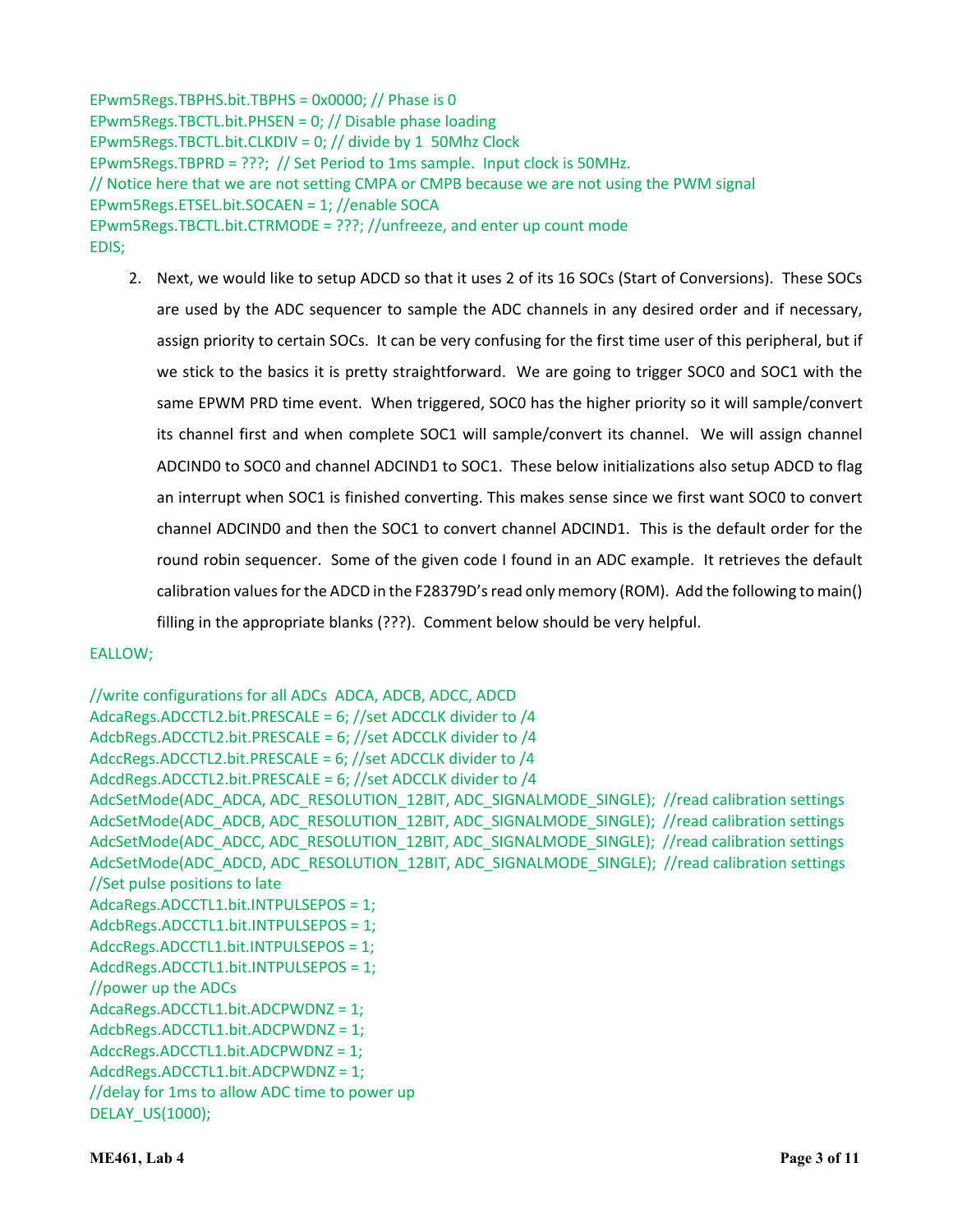//Select the channels to convert and end of conversion flag

//Many statements commented out, To be used when using ADCA or ADCB //ADCA

//AdcaRegs.ADCSOC0CTL.bit.CHSEL = ???; //SOC0 will convert Channel you choose Does not have to be A0 //AdcaRegs.ADCSOC0CTL.bit.ACQPS = 99; //sample window is acqps + 1 SYSCLK cycles = 500ns //AdcaRegs.ADCSOC0CTL.bit.TRIGSEL = ???;// EPWM5 ADCSOCA or another trigger you choose will trigger SOC0 //AdcaRegs.ADCSOC1CTL.bit.CHSEL = ???; //SOC1 will convert Channel you choose Does not have to be A1 //AdcaRegs.ADCSOC1CTL.bit.ACQPS = 99; //sample window is acqps + 1 SYSCLK cycles = 500ns //AdcaRegs.ADCSOC1CTL.bit.TRIGSEL = ???;// EPWM5 ADCSOCA or another trigger you choose will trigger SOC1 //AdcaRegs.ADCINTSEL1N2.bit.INT1SEL = ???; //set to last SOC that is converted and it will set INT1 flag ADCA1 //AdcaRegs.ADCINTSEL1N2.bit.INT1E = 1; //enable INT1 flag //AdcaRegs.ADCINTFLGCLR.bit.ADCINT1 = 1; //make sure INT1 flag is cleared

# //ADCB

//AdcbRegs.ADCSOC0CTL.bit.CHSEL = ???; //SOC0 will convert Channel you choose Does not have to be B0 //AdcbRegs.ADCSOC0CTL.bit.ACQPS = 99; //sample window is acqps + 1 SYSCLK cycles = 500ns //AdcbRegs.ADCSOC0CTL.bit.TRIGSEL = ???;// EPWM5 ADCSOCA or another trigger you choose will trigger SOC0 //AdcbRegs.ADCSOC1CTL.bit.CHSEL = ???; //SOC1 will convert Channel you choose Does not have to be B1 //AdcbRegs.ADCSOC1CTL.bit.ACQPS = 99; //sample window is acqps + 1 SYSCLK cycles = 500ns //AdcbRegs.ADCSOC1CTL.bit.TRIGSEL = ???;// EPWM5 ADCSOCA or another trigger you choose will trigger SOC1 //AdcbRegs.ADCSOC2CTL.bit.CHSEL = ???; //SOC2 will convert Channel you choose Does not have to be B2 //AdcbRegs.ADCSOC2CTL.bit.ACQPS = 99; //sample window is acqps + 1 SYSCLK cycles = 500ns //AdcbRegs.ADCSOC2CTL.bit.TRIGSEL = ???;// EPWM5 ADCSOCA or another trigger you choose will trigger SOC2 //AdcbRegs.ADCSOC3CTL.bit.CHSEL = ???; //SOC3 will convert Channel you choose Does not have to be B3 //AdcbRegs.ADCSOC3CTL.bit.ACQPS = 99; //sample window is acqps + 1 SYSCLK cycles = 500ns //AdcbRegs.ADCSOC3CTL.bit.TRIGSEL = ???;// EPWM5 ADCSOCA or another trigger you choose will trigger SOC3 //AdcbRegs.ADCINTSEL1N2.bit.INT1SEL = ???; //set to last SOC that is converted and it will set INT1 flag ADCB1 //AdcbRegs.ADCINTSEL1N2.bit.INT1E = 1; //enable INT1 flag //AdcbRegs.ADCINTFLGCLR.bit.ADCINT1 = 1; //make sure INT1 flag is cleared

# //ADCD

AdcdRegs.ADCSOC0CTL.bit.CHSEL = ???; // set SOC0 to convert pin D0 AdcdRegs.ADCSOC0CTL.bit.ACQPS = 99; //sample window is acqps + 1 SYSCLK cycles = 500ns AdcdRegs.ADCSOC0CTL.bit.TRIGSEL = ???; // EPWM5 ADCSOCA will trigger SOC0 AdcdRegs.ADCSOC1CTL.bit.CHSEL = ???; //set SOC1 to convert pin D1 AdcdRegs.ADCSOC1CTL.bit.ACQPS = 99; //sample window is acqps + 1 SYSCLK cycles = 500ns AdcdRegs.ADCSOC1CTL.bit.TRIGSEL = ???; // EPWM5 ADCSOCA will trigger SOC1 //AdcdRegs.ADCSOC2CTL.bit.CHSEL = ???; //set SOC2 to convert pin D2 //AdcdRegs.ADCSOC2CTL.bit.ACQPS = 99; //sample window is acqps + 1 SYSCLK cycles = 500ns //AdcdRegs.ADCSOC2CTL.bit.TRIGSEL = ???; // EPWM5 ADCSOCA will trigger SOC2 //AdcdRegs.ADCSOC3CTL.bit.CHSEL = ???; //set SOC3 to convert pin D3 //AdcdRegs.ADCSOC3CTL.bit.ACQPS = 99; //sample window is acqps + 1 SYSCLK cycles = 500ns //AdcdRegs.ADCSOC3CTL.bit.TRIGSEL = ???; // EPWM5 ADCSOCA will trigger SOC3 AdcdRegs.ADCINTSEL1N2.bit.INT1SEL = ???; //set to SOC1, the last converted, and it will set INT1 flag ADCD1 AdcdRegs.ADCINTSEL1N2.bit.INT1E = 1; //enable INT1 flag AdcdRegs.ADCINTFLGCLR.bit.ADCINT1 = 1; //make sure INT1 flag is cleared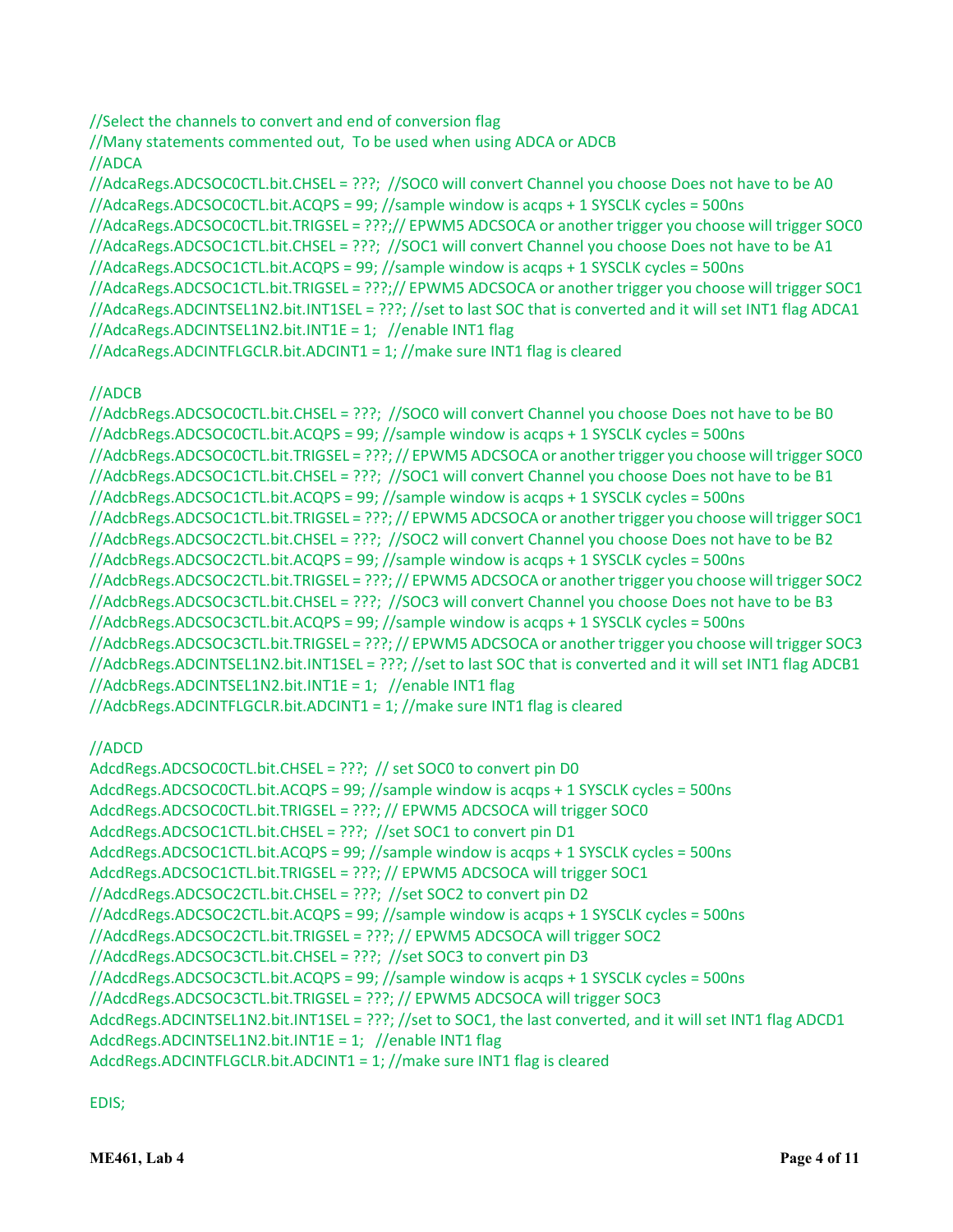3. The initializations for DACA and DACB output are much simpler then the ADC. When setup as DAC outputs pins ADCINA0 and ADCINA1 are DACA and DACB respectively. Note: In this lab, we will only be using DACA but we will setup DACB just in case you need it for your final project. See [Pinmux Table](http://coecsl.ece.illinois.edu/se423/Labs/PinMuxTableF28379DLaunchPad.pdf) for pin location of DACA and DACB. In main() initialize the DACs with these lines of code:

```
// Enable DACA and DACB outputs
EALLOW;
DacaRegs.DACOUTEN.bit.DACOUTEN = 1;//enable dacA output-->uses ADCINA0
DacaRegs.DACCTL.bit.LOADMODE = 0;//load on next sysclk
DacaRegs.DACCTL.bit.DACREFSEL = 1;//use ADC VREF as reference voltage
```

```
DacbRegs.DACOUTEN.bit.DACOUTEN = 1;//enable dacB output-->uses ADCINA1
DacbRegs.DACCTL.bit.LOADMODE = 0;//load on next sysclk
DacbRegs.DACCTL.bit.DACREFSEL = 1;//use ADC VREF as reference voltage
EDIS;
```
While we are thinking of the DAC output, let's quickly write to the DAC output function setDACA(float volt). It takes a float parameter that is a voltage value between 0.0V to 3.0V. The DAC register is 16 bits but only the bottom 12 bits are used since it is a 12 bit DAC. Therefore, the DAC register is looking for a value between 0 and 4095, where 0 is 0.0V and 4095 is 3.0V. Copy these functions somewhere above main() and fill in the scaling.

```
//This function sets DACA to the voltage between 0V and 3V passed to this function.
//If outside 0V to 3V the output is saturated at 0V to 3V 
//Example code
//float myu = 2.25;
//setDACA(myu); // DACA will now output 2.25 Volts
void setDACA(float dacouta0) {
    if (dacouta0 > 3.0) dacouta0 = 3.0;
    if (dacouta0 < 0.0) dacouta0 = 0.0;
     DacaRegs.DACVALS.bit.DACVALS = ???; // perform scaling of 0-3 to 0-4095
}
```

```
void setDACB(float dacouta1) {
    if (dacouta1 > 3.0) dacouta1 = 3.0;
    if (dacouta1 < 0.0) dacouta1 = 0.0;
```

```
 DacbRegs.DACVALS.bit.DACVALS = ???; // perform scaling of 0-3 to 0-4095
```
}

4. Add your ADCD1 hardware interrupt function. A shell function definition is given below. *Note: The naming can get confusing here. There are ADCD inputs channels labeled ADCIND0, ADCIND1, ADCIND2, ADCIND3, etc and there are also four ADCD interrupts labeled ADCD1, ADCD2, ADCD3 and ADCD4. Above in item 2 we setup ADCD1 interrupt to be called when two channels ADCIND0 and ADCIND1 are*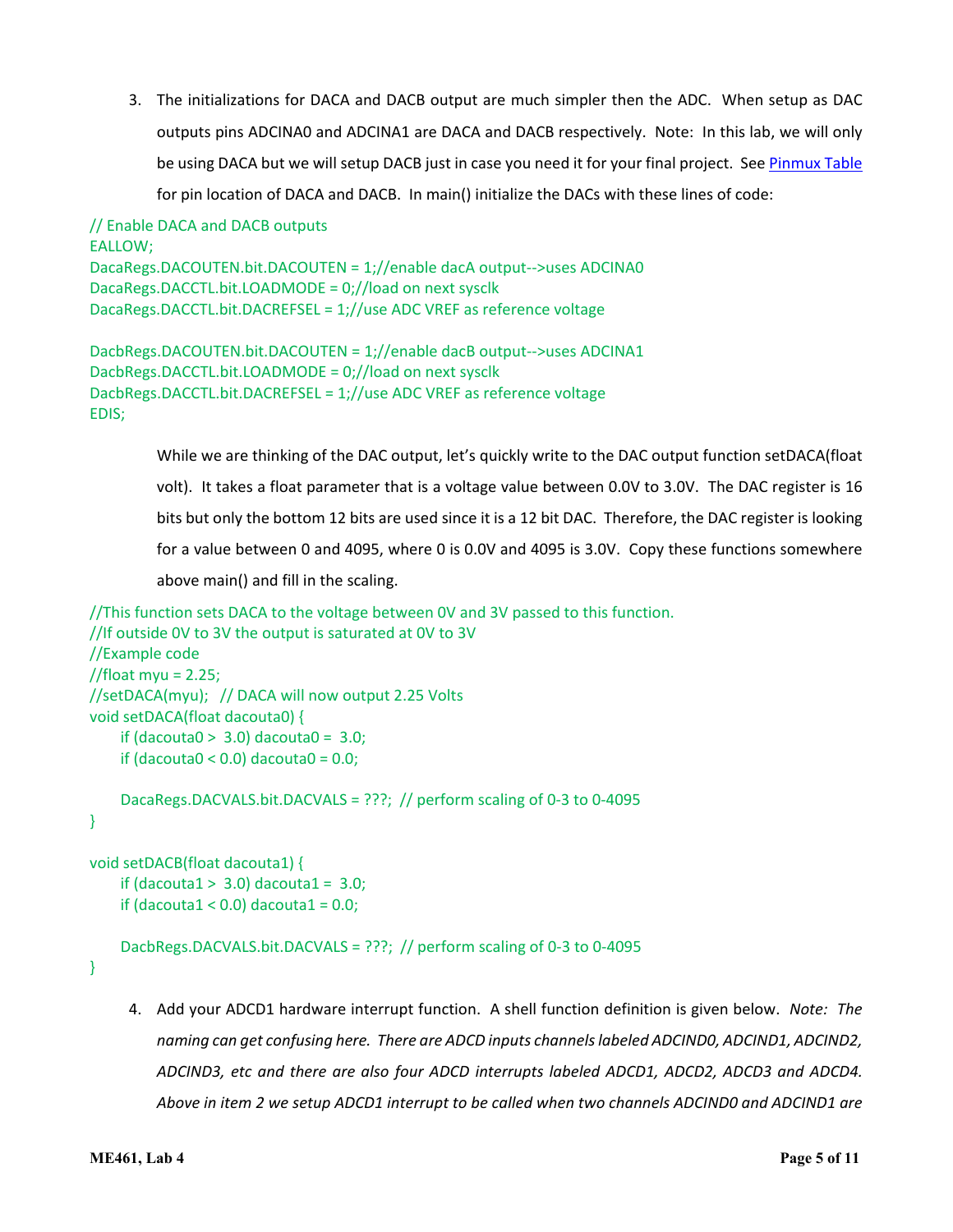*finished converting.* You will be adding most of the remainder of your code for this exercise inside this ADCD1 hardware interrupt function. Perform the following steps:

- Create your interrupt function as a global function with "void" parameters and of type "\_\_interrupt void" for example \_\_interrupt void ADCD\_ISR(void) { (See shell below)
- Put a predefinition of your ISR function at the top of your C file in the same area as the predefinitions of the CPU Timer ISRs.
- Now inside main() find the PieVectTable assignments. This is how you tell the F28379D processor to call your defined functions when certain interrupt events occur. Looking at Table 3-2 in the [F28379d Technical Reference](http://coecsl.ece.illinois.edu/se423/labs/PeripheralInterruptChannelMapTable.pdf) find ADCD1. You should see that it is PIE interrupt 1.6. Since TI labels this interrupt ADCD1, there is a PieVectTable field named ADCD1\_INT. So inside the EALLOW and EDIS statement assign PieVectTable.ADCD1\_INT to the memory address location of your ISR function. For example &ADCD\_ISR.
- Next step is to enable the PIE interrupt 1.6 that the F28379D associated with ADCD1. A little further down in the main() code, find the section of code of "IER |=" statements. This code is enabling the base interrupt for the multiple PIE interrupts. Since ADCD1 is a part of interrupt INT1, INT1 needs to be enabled. Timer 0's interrupt is also a part of interrupt 1. So, the code we need is already there "IER  $| = M_NNT1;$ ". You do though need to enable the 6<sup>th</sup> interrupt source of interrupt 1. Below the "IER  $\vert z \vert$ " statements you should see the enabling of TINTO which is PIEIER1.bit.INTx7. Do the same line of code but enable PIE interrupt 1.6.
- Now with everything setup to generate the ADCD1 interrupt, put code in your ADCD1 interrupt function to read the value of the ADCIND0 and ADCIND1 channels. ADCIND0 and ADCIND1 are setup to convert the input voltage on their corresponding pin to a 12 bit integer. The range of the ADC inputs can be from 0.0V to 3.0V. So the 12 bit conversion value, which has a value between 0 to 4095, linearly represents the input voltage from 0.0V to 3.0V. The 12 bit conversion values are stored in the results registers, see given code below. Create two global int16\_t result variables to store ADCIND0 and ADCIND1's raw reading. Create one global float variable to store the scaled (0V-3V) voltage value of ADCIND0. Once you have converted the ADCIND0 12 bit integer result value to voltage, pass that variable to the setDACA() function to echo the sampled voltage back out to DACA.
- Set UARTPrint = 1 every 100ms and change the code in the main() while loop so that your ADC voltage value is printed to TeraTerm. Make sure to create your own int32\_t count variable for this ADCD1 interrupt function. It is normally not a good idea to use a count variable from a different timer function.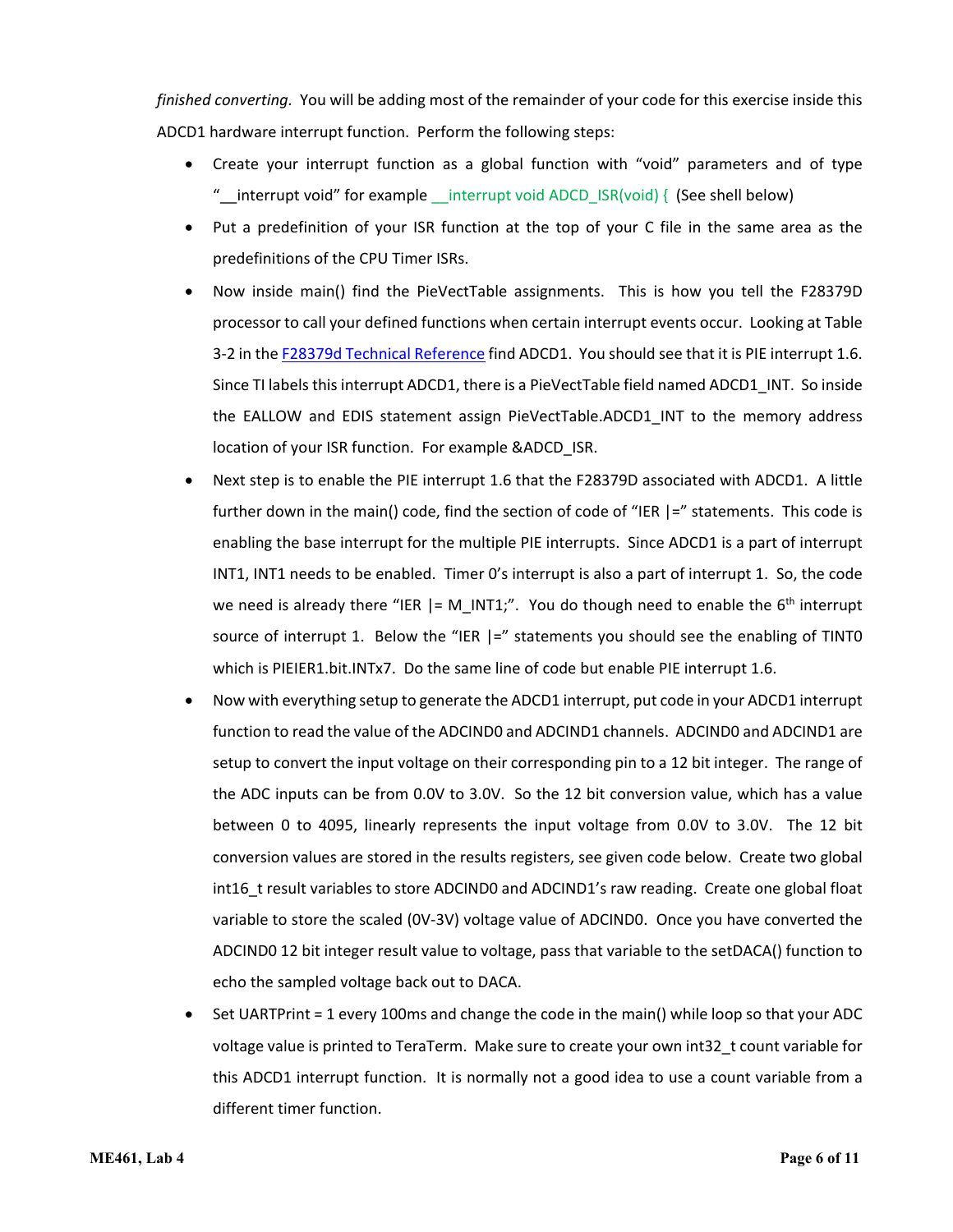• As a final step, clear the interrupt source flag and the PIE peripheral so that processor will wait for the next interrupt flag before the ADC ISR is called again. The below code has many of these steps.

```
//adcd1 pie interrupt
  interrupt void ADCD ISR (void)
{
   adcd0result = AdcdResultRegs.ADCRESULT0;
   adcd1result = AdcdResultRegs.ADCRESULT1;
   // Here covert ADCIND0 to volts
  // Here write voltages value to DACA
   // Print ADCIND0's voltage value to TeraTerm every 100ms
   AdcdRegs.ADCINTFLGCLR.bit.ADCINT1 = 1; //clear interrupt flag
   PieCtrlRegs.PIEACK.all = PIEACK_GROUP1;
```

```
}
```
5. Using this echo program, you can show the effects of sampling and signal aliasing. Have your TA show you how to connect the appropriate signals to your F28379D Launchpad board. Using both th[e PinMux](http://coecsl.ece.illinois.edu/se423/labs/PinMuxTableF28379DLaunchPad.pdf)  [table](http://coecsl.ece.illinois.edu/se423/labs/PinMuxTableF28379DLaunchPad.pdf) and the [F28379D Launchpad schematic](http://coecsl.ece.illinois.edu/se423/labs/LAUNCHXL-F28379D_SCH.pdf) as a guide, connect the function generator's output first to the oscilloscope's CH1 and then to ADCIND0's input which is labeled "ADC Scope" on the break out board. Also connect DACA's output, which is labeled "DAC Scope" on the break out board, to the oscilloscope's CH2. Input a sine wave with amplitude 2.5 volts peak to peak and an offset of 1.5volts. MAKE SURE to put the function generator in "High Z" output (SHIFT MENU > > > V V > ENTER). Watch the DAC output on the oscilloscope. Vary the frequency of the input sine wave and demonstrate at what frequency the output begins aliasing. What do you notice about sampling of a sinewave at 10Hz, 100Hz, 250Hz, 500Hz, 900Hz and 990Hz? **Demo to your TA.**

### **Exercise 2: Discrete Filters**

One big problem with analog signals is that electrical noise can be present in the signal. If the noise is large it can cause the sensed signal to be very poor for control and other applications. One way to handle this noise is to implement filtering algorithms to filter the noisy signal. For this lab we are going to design our filters in Matlab using the FIR1 function. There are many other functions in Matlab to design filters but we will just focus on FIR1. Before we get into the Matlab FIR designs, I want to implement the simplest FIR filter. A simple averaging filter. See the below code implementing a "5 tap" averaging filter.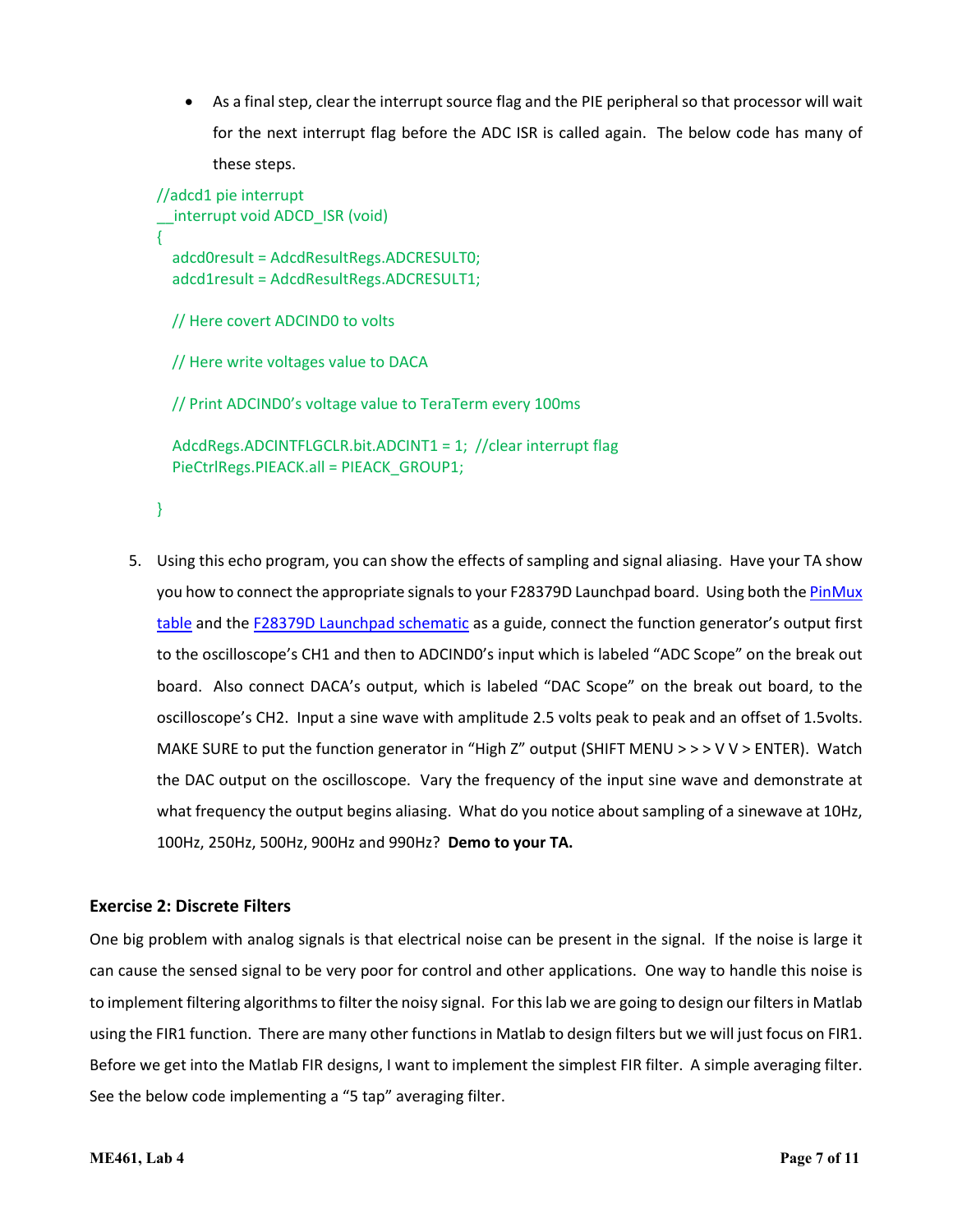```
//xk is the current ADC reading, xk_1 is the ADC reading one millisecond ago, xk_2 two milliseconds ago, etc
float x = 0;
float xk 1 = 0;
float xk 2 = 0;
float x_k 3 = 0;
float xk 4 = 0;
//yk is the filtered value
float yk = 0;//b is the filter coefficients 
float b[5] = \{0.2, 0.2, 0.2, 0.2, 0.2\}; // 0.2 is 1/5<sup>th</sup> therefore a 5 point average
//adcd1 pie interrupt
__interrupt void ADCD_ISR (void)
{
     adcd0result = AdcdResultRegs.ADCRESULT0;
     adcd1result = AdcdResultRegs.ADCRESULT1;
     // Here covert ADCIND0, ADCIND1 to volts
     xk = ADCIND0 voltage reading;
    yk = b[0]*xk + b[1]*xk 1 + b[2]*xk 2 + b[3]*xk 3 + b[4]*xk 4;
     //Save past states before exiting from the function so that next sample they are the older state
    xk_4 = xk_3;xk_3 = xk_2;x^2 = x^2 + 1;xk_1 = xk;
     // Here write yk to DACA channel
     // Print ADCIND0 and ADCIND1's voltage value to TeraTerm every 100ms
     AdcdRegs.ADCINTFLGCLR.bit.ADCINT1 = 1; //clear interrupt flag
```

```
 PieCtrlRegs.PIEACK.all = PIEACK_GROUP1;
```
}

Implement this code/filter. With this filter running what happens when you increase the frequency of the of the input sine wave from the function generator? Also answer the question why the filter equations above would not have worked properly if the "Save Past States" statements would have been written in this order:

 $xk_1 = xk;$ 

 $xk_2 = xk_1;$ 

 $xk_3 = xk_2;$ 

 $xk_4 = xk_3;$ 

### **Tell Answer to Your TA**

Now let's use Matlab to design a bit better low-pass filter using the FIR1 function. In Matlab type  $b = \text{fir1}(4, 1)$  This designs a 4<sup>th</sup> order FIR (Finite Impulse Response) low-pass filter with cutoff frequency .1 of the Nyquist frequency. Remember that the Nyquist frequency is half the sample frequency. So here the sample frequency is 1000Hz so Nyquist is 500Hz. Therefore, the cutoff frequency of this filter is 50Hz. So if we apply to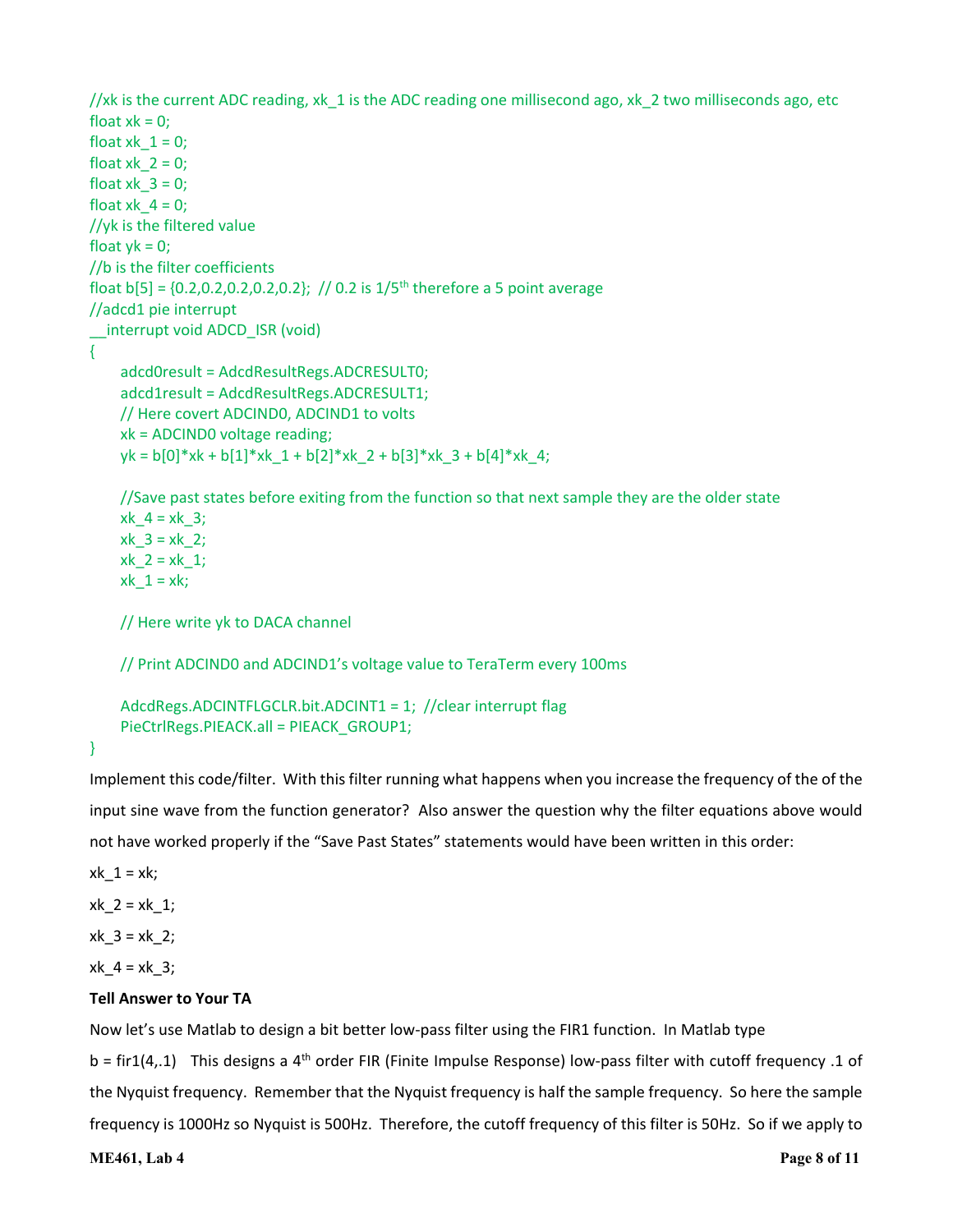this filter input frequencies from the function generator greater than 50 Hz the output amplitude will be attenuated (reduced) when compared to the input amplitude. To see how much attenuation you can plot the bode plot using the Matlab function "freqz(b)". In this bode plot the x axis is frequency scale such that 1 is Nyquist frequency. Implement this filter. Since this filter is the same order as your average filter already implemented, all you have to do is change the b coefficients. To copy the b coefficients to your C code use the function "arraytoCformat" in Matlab. This function is already on the PCs in the lab. If you would like to use it on your own PC [download it here.](http://coecsl.ece.illinois.edu/se423/labs/arraytoCformat.m) Type arraytoCformat(b') and the coefficients will be printed out in a C array statement. Copy this into your C file to use instead of the 5 0.2 coefficients. Run this code and see if you think this filter works better than the average filter. **Show your TA.**

Now what if I ask you design a 21<sup>st</sup> order FIR filter with 75 Hz cutoff frequency? Or what if I ask for a 100<sup>th</sup> order filter? You would not want to type in all those past states xk 100, xk 99, xk 98, xk 97, etc. Instead, if your past states were an array, you could just change the size of the array and maybe a for loop length and your filter code would work after you copy the new b array from Matlab. So change your filter code so that the xk states are part of an array. First do this with your  $4<sup>th</sup>$  order filter. When that is working implement a 21<sup>st</sup> order low-pass FIR filter with 75 Hz cutoff frequency. How does the 21<sup>st</sup> order filter compare to the 4<sup>th</sup> order filter? **Show your TA.** 

#### **Exercise 3: Sample the Joystick and filter the joystick X and Y voltage with a 21st order FIR filter.**

Setup ADCA to sample the two rotation potentiometers of the small joystick. Setup ADCA very similar to ADCD in exercise 1. You will have to find out the interrupt number for ADCA1 and enable it similar to how you enabled the ADCD1 interrupt. In order that the ADCD1 interrupt is not called for this exercise comment out the line of code from exercise 1 and 2 where you enabled interrupt 1.6. ADCINA2 is connected to one potentiometer and ADCINA3 is connected to the other potentiometer. As you move the joystick, the voltage into the two ADC channels changes between 0 at 3.3V. (That's a bit of a problem because the ADC channels only go up to 3.0V but it should not be a big problem.) Setup ADCA very similar to ADCD in exercise 1. Sample the Joystick voltages every 1ms and filter the sample ADC readings with the  $21<sup>st</sup>$  order FIR filter designed and implemented in exercise 2. Every 100ms print the filtered values of both rotations to Tera Term and demonstrate the voltages changing as you move the joystick.

#### **Exercise 4: Sample the Microphone's signal and Demonstrate how Filtering Effects the Audio Signal**

Setup ADCB to sample the microphone's audio signal. ADCINB4 is connected to the audio signal from the microphone board. The microphone's output voltage ranges from approximately 0.5V to 2.5V so it is inside the ADC range of 0V to 3.0V. Setup ADCB very similar to ADCD in exercise 1 but here you will only need SOC0 since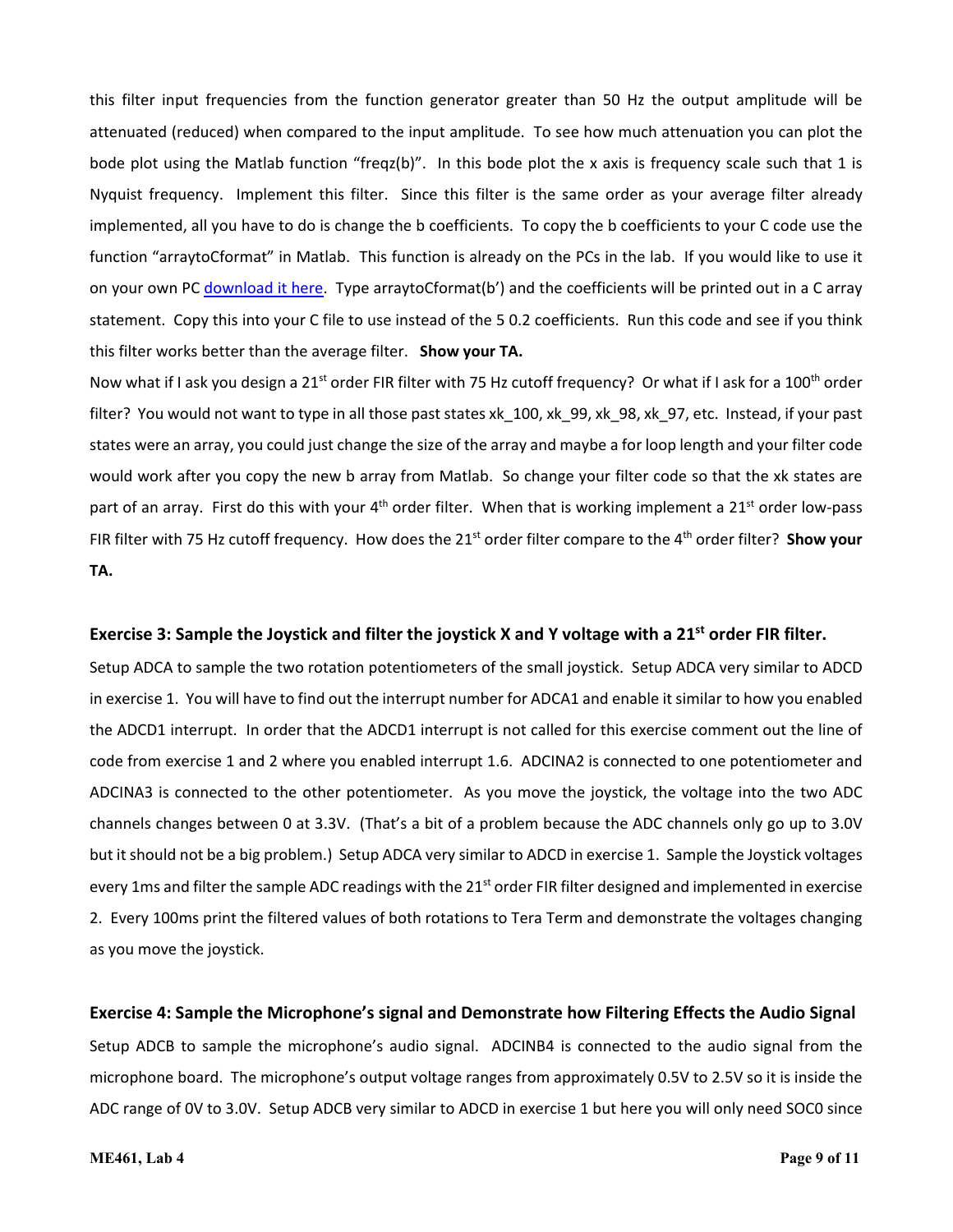there is only one ADC channel. You will have to find out the interrupt number for ADCB1 and enable it similar to how you enabled the ADCD1 interrupt. In order that the ADCD1 interrupt and the ADCA1 interrupt are not called, for this exercise comment out the line of code from exercise 1, 2 and 3 where you enabled interrupt 1.6 and ADCA1's interrupt. Sample the microphone at first every 0.25 milliseconds and echo the ADC voltage reading to DACA every sample. **Demo to your TA.** 

Using what you learned in Exercise 2 and that you are sampling at 4000Hz, design and implement a  $31^{st}$  order low-pass filter with cutoff frequency of 500Hz that filters the microphone signal. Send the filtered value to DACA to observe the output of the filter. Using your Cell phone, find an app that can generate tones. While playing a 1000Hz tone, place you phone close to the microphone. Observe what the filtered output looks like on the Oscilloscope. Try some other tones. **Demo to your TA.**

Let us see how much time it takes for the F28379D processor to run the FIR filter equations. We are going to use the logic analyzer to measure the time your code takes to process inside the ADCB1 interrupt function. To do this let us use pin GPIO52 which currently has no other use. Just like all the LED GPIO pins are setup as output pins, setup GPIO52 as an output pin. We are going to connect GPIO52 to the logic analyzers D0 input. To time the processing of your ADCB, when you first come into your interrupt function SET GPIO52. Then the last thing you do in your interrupt function before you exit is CLEAR GPIO52. Then measure the pulse width on the scope to see how long your code keeps you inside the interrupt function. **Demo to your TA.**

Change your sample rate to 10000Hz. Switch your filter to a band-pass filter that only allows a certain range of frequencies through. Can you design a filter that can identify when a 2000 Hz tone is played in the microphone? You may need to change the order of the FIR filter to create a better band-pass filter. **Demo to your TA.**

### **Lab Check Off:**

- 1. Demonstrate your sampled signal and signal aliasing.
- 2. Demonstrate your implemented  $4<sup>th</sup>$  order averaging filter.
- 3. Demonstrate your implemented  $4<sup>th</sup>$  order 50Hz cutoff filter.
- 4. Demonstrate your implemented 21<sup>st</sup> order 75Hz cutoff filter.
- 5. Demonstrate your Joystick voltages changing in TeraTerm.
- 6. Demonstrate your Microphone signal echoed to DACA every .25 ms.
- 7. Demonstrate your Microphone signal filtered with a band-pass filter passing 2000Hz.
- 8. Submit all your written code after adding comments explaining your code and what you learned. Also be clear what code is for what exercise.
- 9. Submit your HowTo document with at minimum the following items: